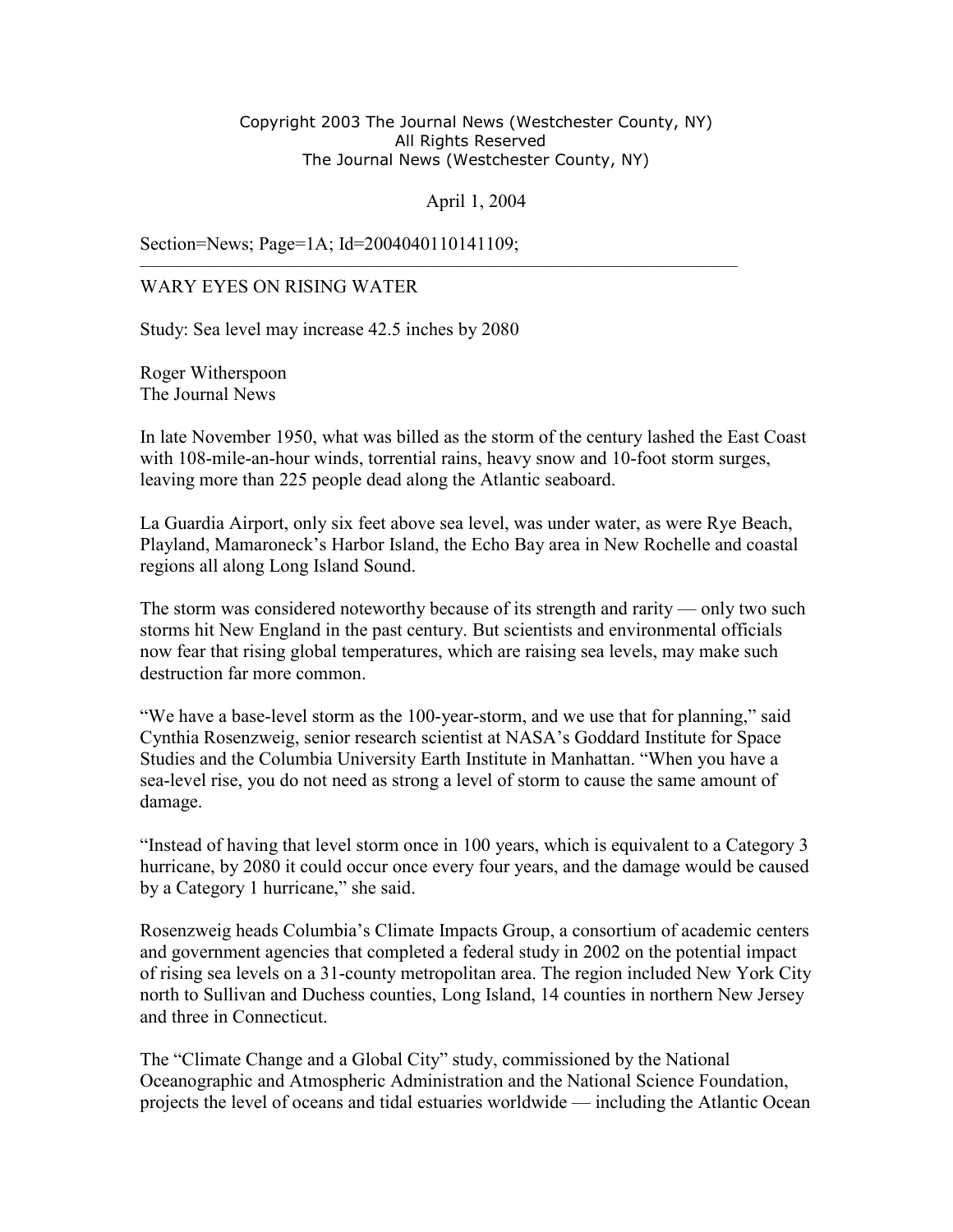and Hudson River estuary — will rise between 4 and 12 inches by 2020, with an ultimate increase of 9.5 to 42.5 inches by 2080.

The oceans' rise stems from increasing temperatures that are melting parts of the polar ice caps, and glaciers in Greenland and the Himalayas.

"Over the past 100 years, the temperature has gone up only 2 degrees," said Rosenzweig, a Tarrytown resident. "But the climate appears to be changing and we see steadily increasing temperatures."

For the region studied by the consortium, the average temperature is projected to increase up to 3.5 degrees by 2020, 6.5 degrees by 2050 and 10 degrees by 2080.

"What appears probable is that there will be a progressive warming throughout the coming century," Rosenzweig said.

What this means for everyone from homeowners and developers to government planners and environmentalists is that the existing infrastructure that supports the way we live will need considerable attention if it is to survive potentially worsening weather patterns.

The New York City Department of Environmental Protection has launched a four-year study with NASA on the effect rising water levels may have on the drinking water, storm water and sewage systems throughout the city and its 2,000-square-mile watershed. The city's water system serves about 9 million people daily, including 85 percent of Westchester and 15 percent of Putnam County residents.

"The water table is rising worldwide," DEP Commissioner Christopher Ward said, "and it has real implications for the long-term infrastructure planning in the city. As the water rises, it will affect combined sewer overflows and construction sites like the World Trade Center where you are pumping out water.

"I have no idea at this point what steps we may need to take," he said. "But we are getting ready for what is going to happen over the next 40 years. Major infrastructure changes will have to be planned for."

The DEP study will join similar studies conducted by the European Union to expand the database of information on the effect of rising temperatures and sea levels on urban infrastructure and water-supply systems.

DEP officials said the rising water levels may require a redesign of the city's combined system for treated sewage and storm water, which has 452 outlets in the region's waterways, including Long Island Sound and the Hudson River.

These outlets are controlled by gravity and water pressure, with storm water and treated sewage flowing out during periods of low tide. If the water level is two or three feet higher, the existing system may not work without the addition of pumping stations and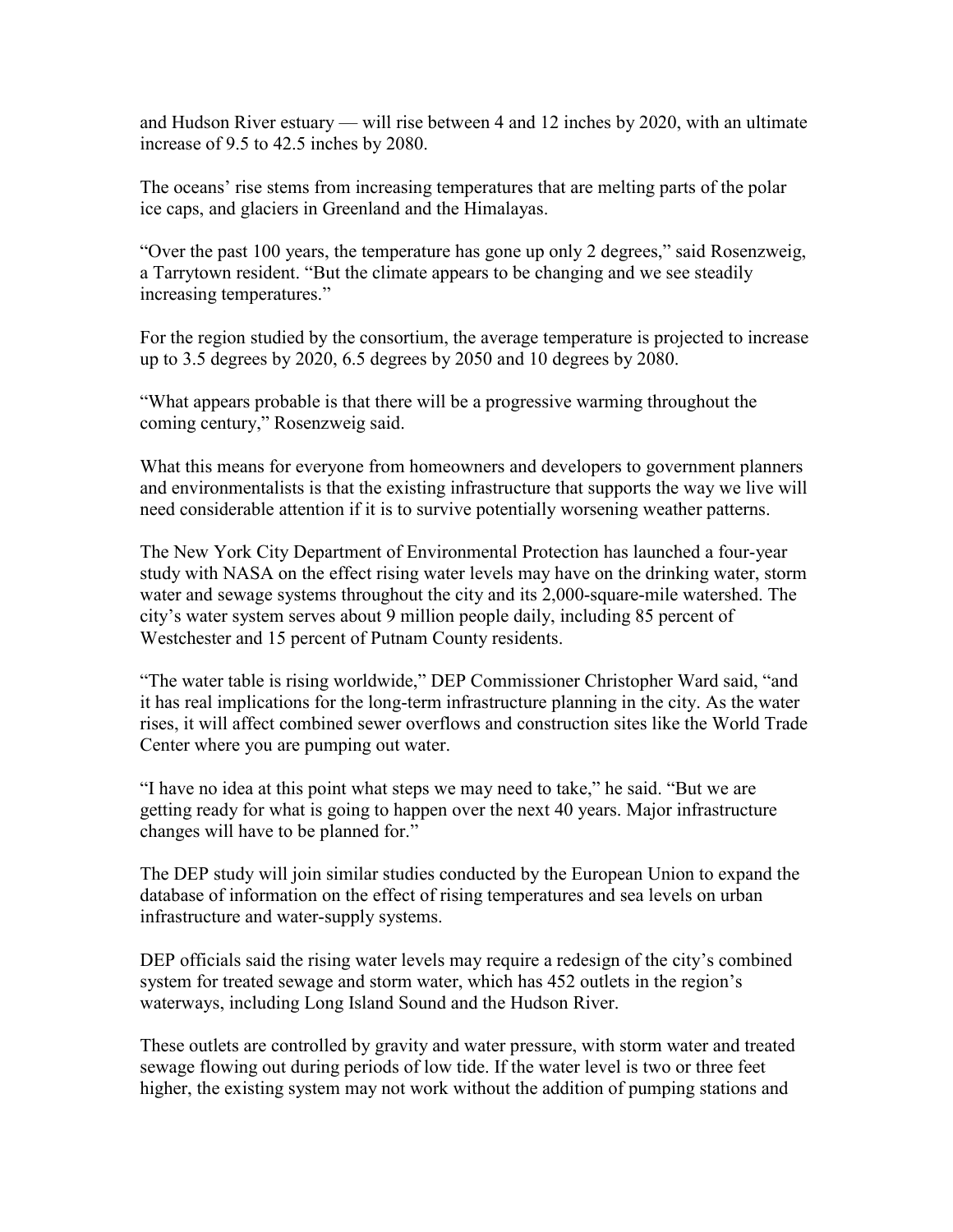other expensive engineering changes, Ward said.

Westchester County's sewage treatment plants in Yonkers, Ossining, Peekskill, Port Chester, Rye, Mamaroneck and New Rochelle also would be adversely affected by rising water levels, said Anthony Landi, head of the county's Department of Environmental Facilities.

"If you get a rise of three or four feet in the Hudson River and the Sound you would also get inflows of water into the sanitary sewer system and the (treatment) plants," Landi said. "You see a problem now with additional flows into the plants during extremely wet weather."

Across the river, more than 75 percent of Rockland's sewage flows through the county sewer district and Orangetown treatment plants. Sewage from the plants meets in one pipe that runs parallel to the Piermont Pier and extends several hundred feet out into the Hudson River.

The system is driven by gravity and water pressure. "If the river level were to rise by the projected amounts," sewer district Director Ron Delo said, "it would definitely have an impact."

The increased pressure from a higher river would also impede the outflow from the Stony Point and Haverstraw systems, whose treated storm water and sewage flow out into the Hudson.

"Rises of that magnitude would also raise storm drainage issues, particularly in Piermont and the village of Grand View, parts of Nyack and Upper Nyack," Delo said. "In fact, all the river communities will really have to take a hard look at their storm drainage systems."

The rising temperatures may well trigger more extreme weather, said NASA's Rosenzweig, which would affect the watersheds and the sewer system. Warmer temperatures would trigger more demand for water from residents, and increase evaporation of the reservoirs since warm air holds more water vapor.

In addition, Rosenzweig said, "In periods of low precipitation you are likely to have more droughts or periods of very little rain. But when it does rain, it is likely to be far more intense, resulting in flooding."

An increased intensity of regional storms would affect a variety of coastal systems and structures. Klaus Jacob, a research scientist at the Lamont Doherty Earth Observatory in Palisades, who participated in the 2002 climate change study, said major structures in the region were built based on sea level standards set by the government in 1929. These structures, such as the Holland Tunnel, were built to withstand storm surges of about six feet.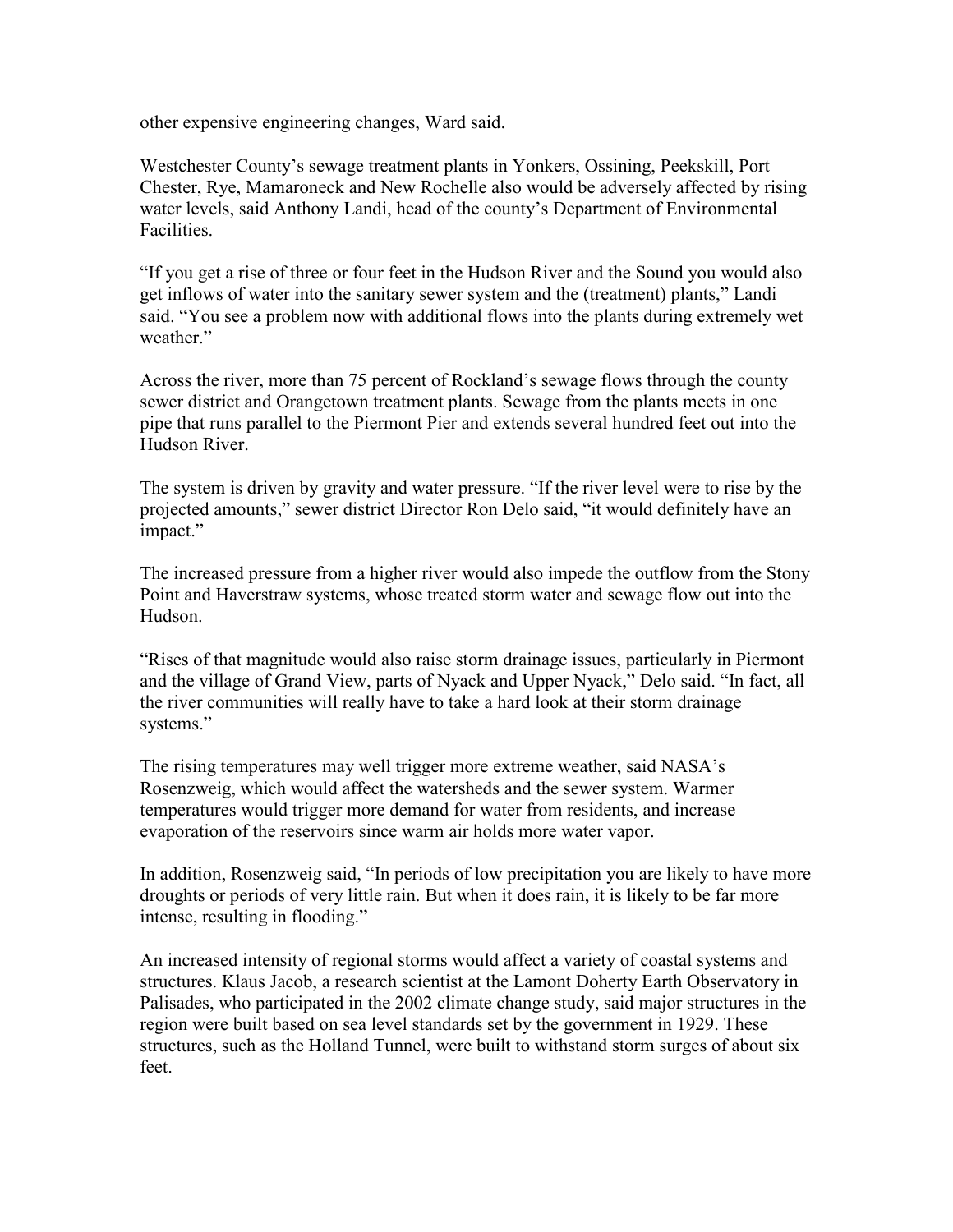With rising water levels, Jacob said, future storms could result in flood waters covering the entrances to the Holland, Lincoln and Brooklyn Battery tunnels, and the 1 and 9 train stations at Battery Park.

"When you superimpose storm surges on the region, you have to start from a new base that is three feet or four feet higher than what was originally planned for," Jacob said. "We have had flooding in Nyack when the water level came up six feet during a mild northeastern storm. It will be much worse if the Hudson River is higher to begin with."

Jacob said flood zone maps now used to approve building projects along the Hudson River and Long Island Sound "are barely good enough for the present. Yet we are building structures that will be around a hundred years from now and do not take into account what the sea level will be and what the flooding will be."

Croton-on-Hudson Mayor Bob Elliott agreed.

"A substantial amount of all of our parks along the Hudson River would be under water if it rose that much," he said. "And if you look at the development which has been taking place along the river in many communities, a 42-inch rise in the Hudson would put a lot of developments under water. It's something which hasn't been considered."

Some Hudson River communities, such as Yonkers, have steep slopes down to the river so rising water would have little effect on development. Low-lying areas in Mamaroneck, Nyack and Tarrytown, however, could be threatened.

"My house in Piermont sits in a flood zone," Jacob said. "It may be the highest house on the block, but that doesn't make me in good shape. It just makes the other houses worse off."

From the back porch of his home on Shore Acres Drive in Mamaroneck, Vincent Monte-Sano watches Long Island Sound flowing past his gently sloping back yard and has little worry about rising waters.

"The houses on this block were built by an architect to be above the waterline of the 1938 hurricane," Monte-Sano said "And in 25 years, the water has never come above the steps on the back porch."

That Sept. 21, 1938, hurricane, often referred to as the "Long Island Express," packed winds gusting to 183 miles an hour as the eye crossed the Sound, pushing a 10-foot storm wall that killed more than 600 people from Cape Hatteras, N.C., to southeastern Canada.

But if the projections of rising water levels prove to be accurate, Monte-Sano said, "then the ocean is going to affect every place around here. But look at the bright side — we won't have to do as much dredging in the harbor."

A rise in water levels also would affect coastal ecosystems in the river and the Sound.